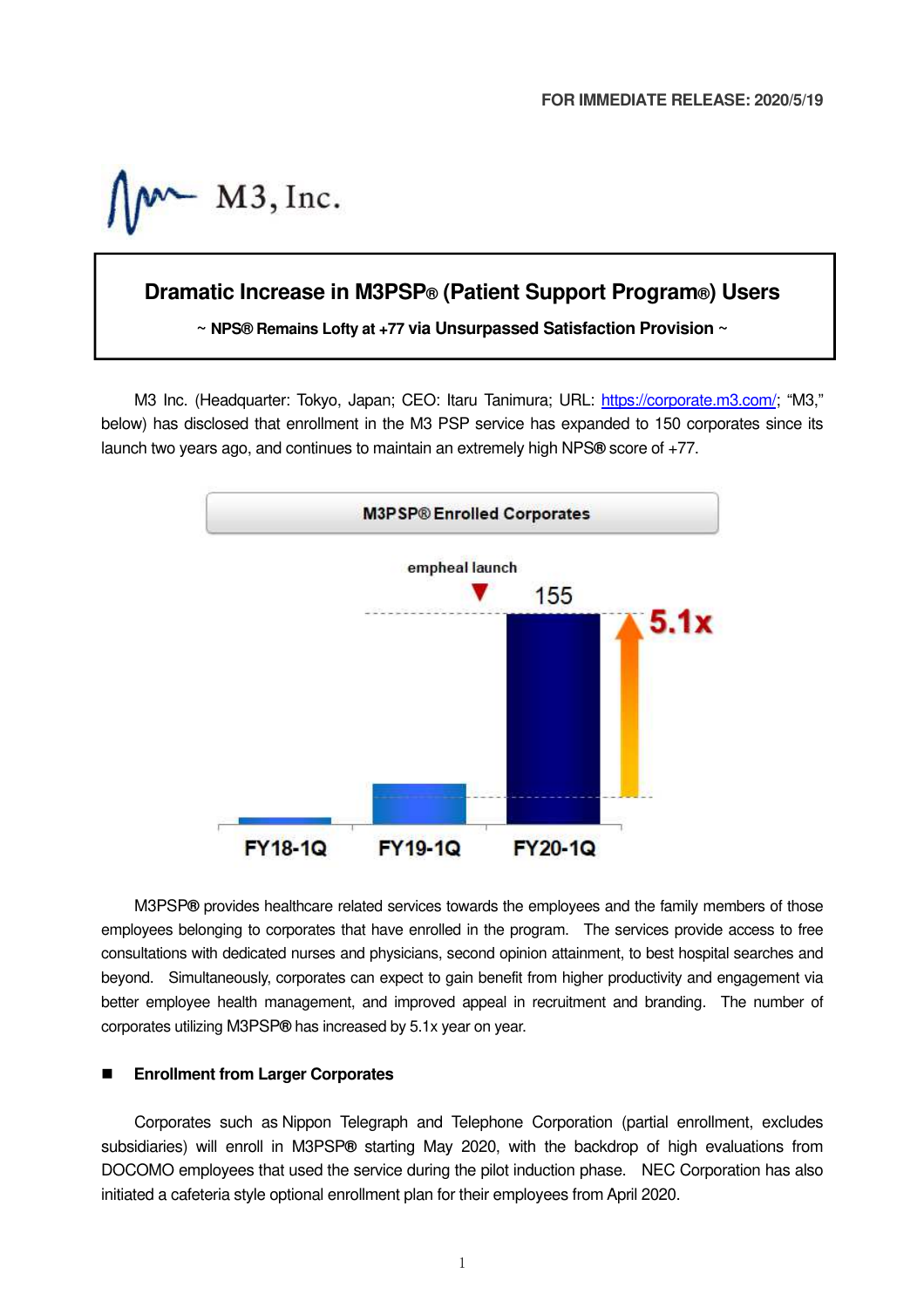# **M3PSP® Latest Track Record**

## **Highly Recommended by Employees and their Families**

M3PSP® offers a wide range of consultation opportunities with nurses and physicians, and the recent increase in inquiries have surrounded COVID-19. The service has been able to provide valuable advice to help alleviate concerns and anxiety for many during this pandemic.

Survey responses from users of services such as the second opinion and best hospital search have shown ample levels of satisfaction, with roughly 80% rating the service as either a "9" or "10" out of 10, when asked how strongly they would like to recommend this service to family members and friends. As a result, the NPS® score for M3PSP® has remained exceptionally high at +77.

### Employee User Feedback

"I could not determine the best hospital with my limited expertise, and with no close medical professionals that I can consult with, these services have proven extremely helpful."

### **Operational Support for Corporates**

Furthermore**,** M3PSP® induction and employee utilization support is provided by empheal inc. (joint venture company between DOCOMO and M3; Headquarter: Tokyo, Japan; CEO: Takahiro Nishiguchi; "empheal," below). Below are some of the results from a survey conducted by Empheal across M3PSP® enrolled corporate employees (2016 responses).

Respondents acknowledged that they have faced times in the past where M3PSP services would have been helpful.



Q: Looking back over the past 2 years, where there incidences where you would have liked to have had access to M3PSP® services for yourself or your family members?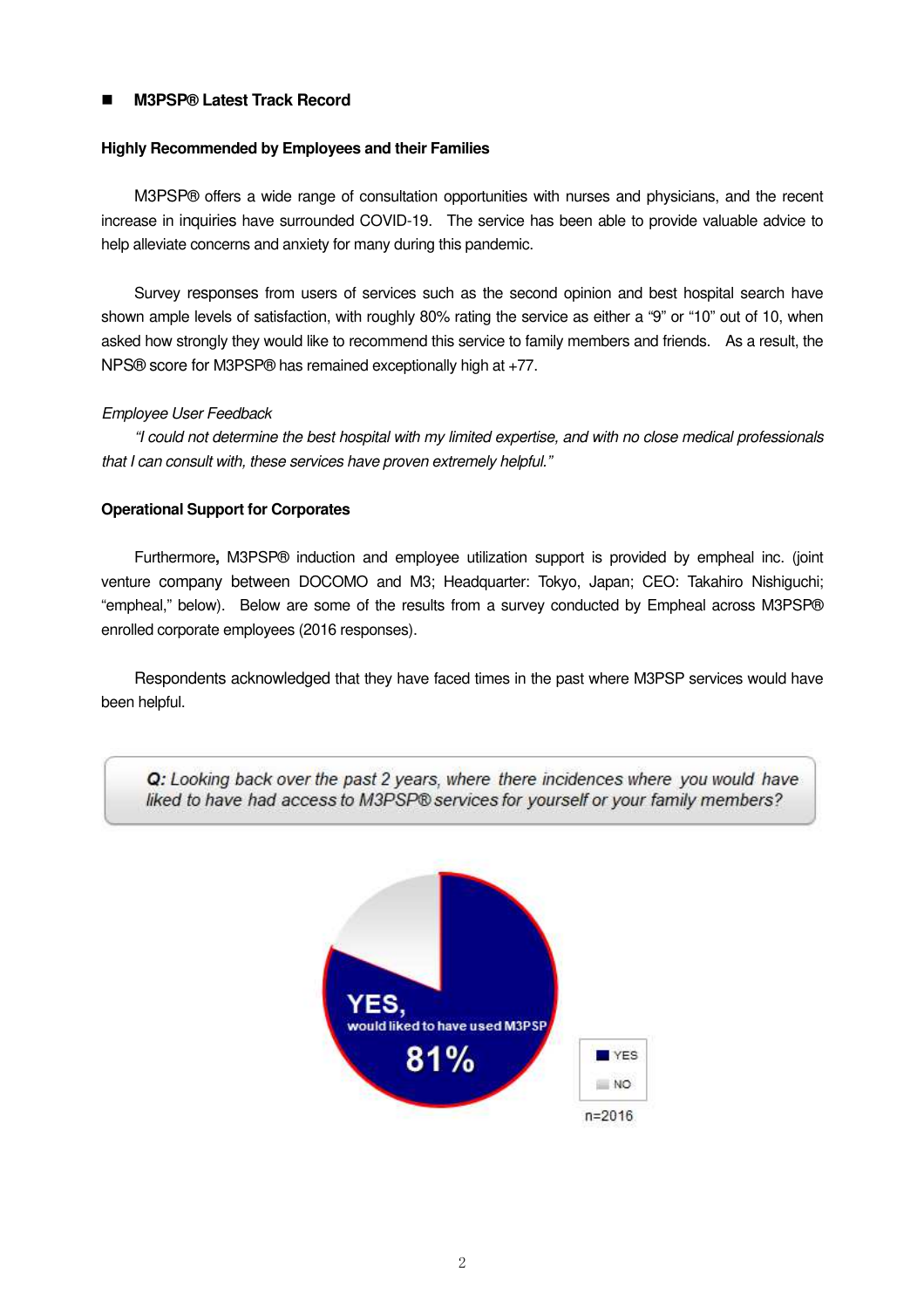Data also showed that 76.4% of M3PSP® second opinion and best hospital search service users have proceeded to change their treatment method or hospital from their initial option. It can be deduced that roughly 80% of users were able to attain better, more appropriate medical care, than they would have had they no access to M3PSP®.



empheal provides support for employees at enrolled corporates in maximizing M3PSP® utility to ensure that the best healthcare is achieved, thereby also ensuring that corporates benefit from improvements in presenteeism and absenteeism through better health of their employees.

Furthermore, 85% of the employees viewed corporates that offer healthcare services for employees in high regard, highlighting an existing need for healthcare support from their employers.